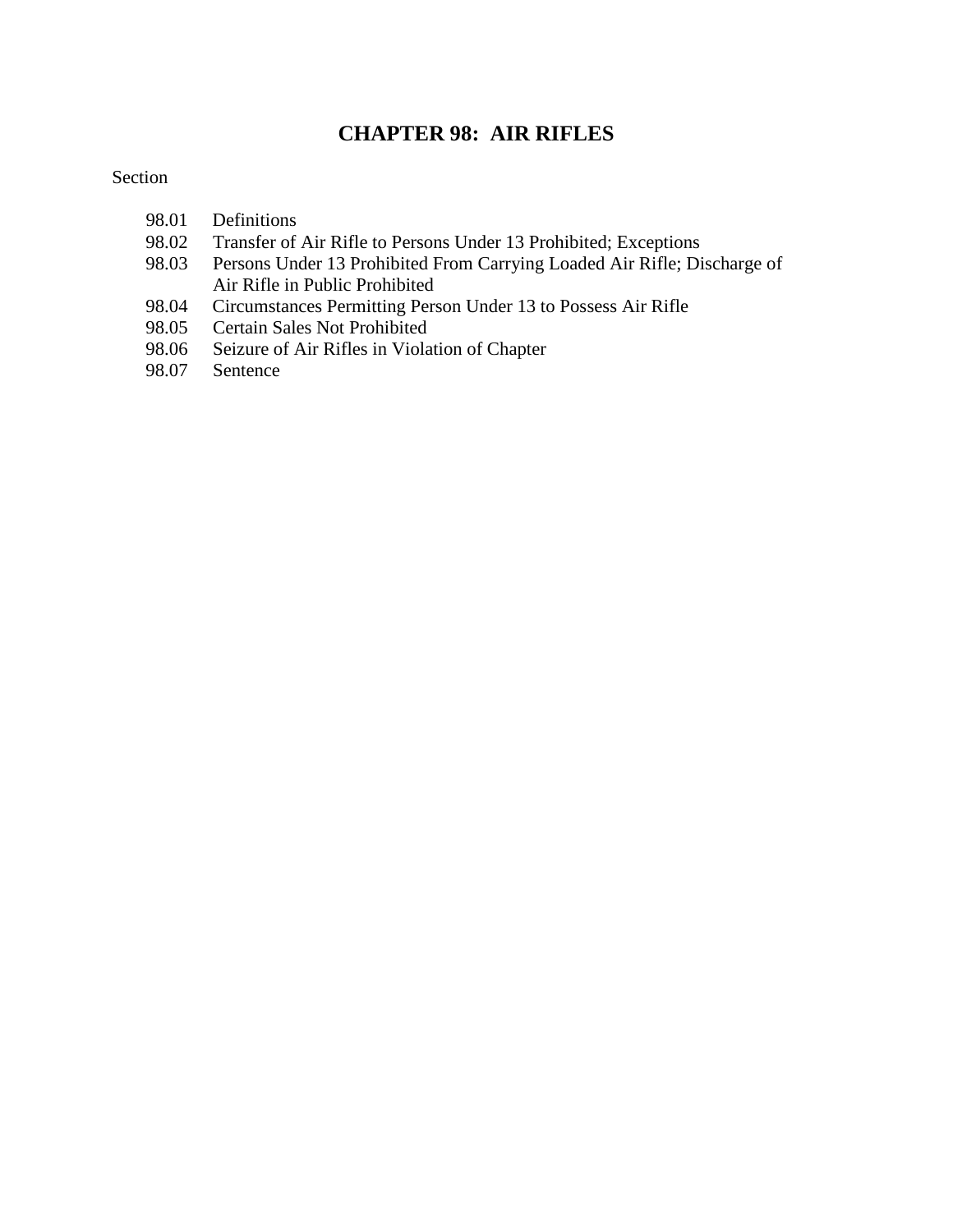#### **Huntley – General Regulations**

## **§ 98.01 DEFINITIONS** As used in this Chapter:

*"Air-Rifle"* means and includes any air gun, air pistol, spring gun, spring pistol, B-B gun, paint-ball gun, pellet gun or any implement that is not a firearm which impels a breakable paint ball containing washable marking colors or, a pellet constructed of hard plastic, steel, lead, or other hard materials with a force that reasonably is expected to cause bodily harm.

*"Dealer"* means any person, co-partnership, association or corporation engaged in the business of selling at retail or renting any of the articles included in the definition of "Air-Rifle". (Ord. (O)2005-09.73, passed 9-8-05)

## **§ 98.02 TRANSFER OF AIR RIFLE TO PERSONS UNDER 13 PROHIBITED; EXCEPTIONS**

It is unlawful for any dealer to sell, lend, rent, give or otherwise transfer an air rifle to any person under the age of 13 years where the dealer knows or has cause to believe the person to be under 13 years of age or where such dealer has failed to make reasonable inquiry relative to the age of such person and such person is under 13 years of age.

It is unlawful for any person to sell, give, lend or otherwise transfer any air rifle to any person under 13 years of age except where the relationship of parent and child, guardian and ward or adult instructor and pupil, exists between such person and the person under 13 years of age, or where such person stands in loco parentis to the person under 13 years of age. (Ord. (O)2005-09.73, passed 9-8-05)

## **§ 98.03 PERSONS UNDER 13 PROHIBITED FROM CARRYING LOADED AIR RIFLE; DISCHARGE OF AIR RIFLE IN PUBLIC PROHIBITED**

It is unlawful for any person under 13 years of age to carry any air rifle on the public streets, roads, highways or public lands within the Village of Huntley, unless such person under 13 years of age carries such rifle unloaded.

It is unlawful for any person to discharge any air rifle from or across any street, sidewalk, road, highway or public land or any public place except on a safely constructed target range. (Ord. (O)2005-09.73, passed 9-8-05)

# **§ 98.04 CIRCUMSTANCES PERMITTING PERSON UNDER 13 TO POSSESS AIR RIFLE**

Notwithstanding any provision of this Chapter, it is not unlawful for any person under 13 years of age to have in his possession any air rifle if it is: